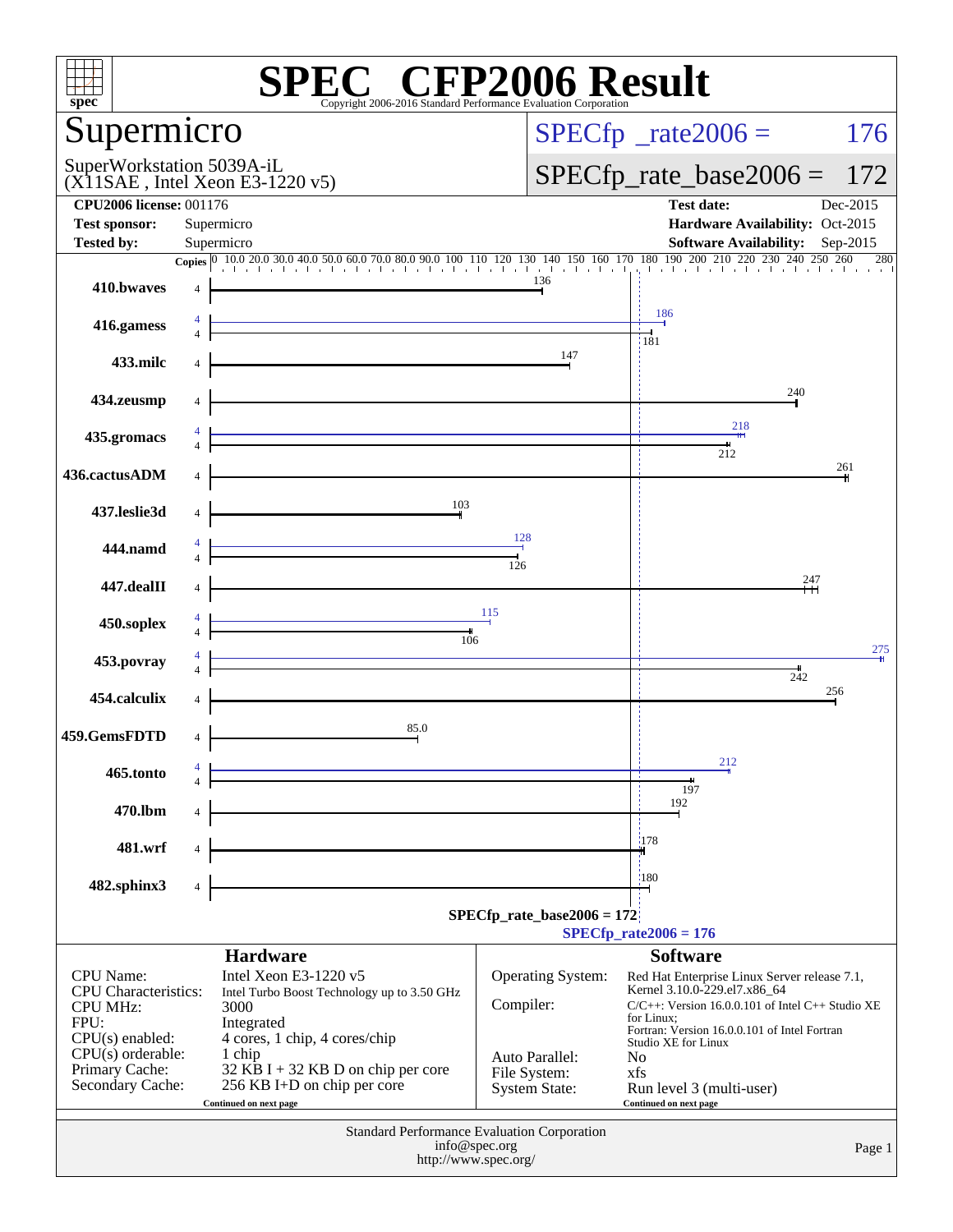

## Supermicro

#### SuperWorkstation 5039A-iL

(X11SAE , Intel Xeon E3-1220 v5)

 $SPECTp_rate2006 = 176$ 

#### [SPECfp\\_rate\\_base2006 =](http://www.spec.org/auto/cpu2006/Docs/result-fields.html#SPECfpratebase2006) 172

| <b>CPU2006 license: 001176</b> |                                    |                       | <b>Test date:</b><br>Dec-2015               |
|--------------------------------|------------------------------------|-----------------------|---------------------------------------------|
| <b>Test sponsor:</b>           | Supermicro                         |                       | Hardware Availability: Oct-2015             |
| <b>Tested by:</b>              | Supermicro                         |                       | <b>Software Availability:</b><br>$Sep-2015$ |
| L3 Cache:                      | 8 MB I+D on chip per chip          | <b>Base Pointers:</b> | $32/64$ -bit                                |
| Other Cache:                   | None                               | Peak Pointers:        | $32/64$ -bit                                |
| Memory:                        | 64 GB (4 x 16 GB 2Rx8 PC4-2133P-E) | Other Software:       | None                                        |
| Disk Subsystem:                | 1 x 1000 GB SATA III, 7200 RPM     |                       |                                             |
| <b>Other Hardware:</b>         | None                               |                       |                                             |

|                  |                |                |       |                                                                                                          |       | <b>Results Table</b> |              |                          |                |              |                |              |                |              |
|------------------|----------------|----------------|-------|----------------------------------------------------------------------------------------------------------|-------|----------------------|--------------|--------------------------|----------------|--------------|----------------|--------------|----------------|--------------|
|                  | <b>Base</b>    |                |       |                                                                                                          |       | <b>Peak</b>          |              |                          |                |              |                |              |                |              |
| <b>Benchmark</b> | <b>Copies</b>  | <b>Seconds</b> | Ratio | <b>Seconds</b>                                                                                           | Ratio | <b>Seconds</b>       | <b>Ratio</b> | <b>Copies</b>            | <b>Seconds</b> | <b>Ratio</b> | <b>Seconds</b> | <b>Ratio</b> | <b>Seconds</b> | <b>Ratio</b> |
| 410.bwayes       |                | 400            | 136   | 399                                                                                                      | 136   | 399                  | 136          | 4                        | 400            | 136          | 399            | 136          | 399            | 136          |
| 416.gamess       | 4              | 433            | 181   | 433                                                                                                      | 181   | 433                  | 181          | $\overline{4}$           | 420            | 186          | 420            | 186          | 420            | 186          |
| 433.milc         | 4              | 249            | 147   | 249                                                                                                      | 147   | 249                  | 147          | $\overline{4}$           | 249            | 147          | 249            | 147          | 249            | <u>147</u>   |
| 434.zeusmp       |                | 151            | 240   | 152                                                                                                      | 240   | 151                  | 241          | $\overline{\mathcal{A}}$ | 151            | 240          | 152            | 240          | 151            | 241          |
| 435.gromacs      | 4              | 134            | 213   | 135                                                                                                      | 212   | 135                  | 212          | $\overline{\mathcal{A}}$ | 131            | 218          | 132            | 217          | 130            | 219          |
| 436.cactusADM    | 4              | 184            | 260   | 183                                                                                                      | 262   | 183                  | 261          | $\overline{4}$           | 184            | 260          | 183            | 262          | 183            | 261          |
| 437.leslie3d     | Δ              | 368            | 102   | 366                                                                                                      | 103   | 366                  | 103          |                          | 368            | 102          | 366            | 103          | 366            | 103          |
| 444.namd         | $\Lambda$      | 255            | 126   | 255                                                                                                      | 126   | 255                  | 126          | $\overline{\mathcal{A}}$ | 251            | 128          | 250            | <u>128</u>   | 250            | 128          |
| 447.dealII       | 4              | 188            | 244   | 184                                                                                                      | 249   | 185                  | 247          | $\overline{4}$           | 188            | 244          | 184            | 249          | 185            | 247          |
| 450.soplex       | 4              | 313            | 106   | 313                                                                                                      | 106   | 311                  | 107          | $\overline{4}$           | 291            | 115          | 291            | 115          | 291            | 115          |
| 453.povray       | 4              | 87.9           | 242   | 88.1                                                                                                     | 242   | 88.3                 | 241          | 4                        | 77.1           | 276          | 77.3           | 275          | 77.5           | 275          |
| 454.calculix     | $\Delta$       | 129            | 256   | 129                                                                                                      | 256   | 129                  | 256          | $\overline{4}$           | 129            | 256          | 129            | 256          | 129            | 256          |
| 459.GemsFDTD     | 4              | 499            | 85.0  | 500                                                                                                      | 84.9  | 499                  | 85.0         | $\overline{4}$           | 499            | 85.0         | 500            | 84.9         | 499            | 85.0         |
| 465.tonto        |                | 200            | 197   | 200                                                                                                      | 197   | 199                  | 198          | $\overline{\mathcal{A}}$ | 185            | 212          | 185            | 213          | 185            | 212          |
| 470.1bm          | Δ              | 286            | 192   | 286                                                                                                      | 192   | 286                  | 192          | $\overline{\mathcal{A}}$ | 286            | 192          | 286            | 192          | 286            | 192          |
| 481.wrf          | 4              | 251            | 178   | 252                                                                                                      | 178   | 253                  | 177          | $\overline{4}$           | 251            | 178          | 252            | 178          | 253            | 177          |
| 482.sphinx3      | $\overline{4}$ | 433            | 180   | 433                                                                                                      | 180   | 433                  | 180          | $\overline{\mathcal{A}}$ | 433            | 180          | 433            | 180          | 433            | <b>180</b>   |
|                  |                |                |       | Results appear in the order in which they were run. Bold underlined text indicates a median measurement. |       |                      |              |                          |                |              |                |              |                |              |

#### **[Submit Notes](http://www.spec.org/auto/cpu2006/Docs/result-fields.html#SubmitNotes)**

 The taskset mechanism was used to bind copies to processors. The config file option 'submit' was used to generate taskset commands to bind each copy to a specific processor. For details, please see the config file.

#### **[Operating System Notes](http://www.spec.org/auto/cpu2006/Docs/result-fields.html#OperatingSystemNotes)**

Stack size set to unlimited using "ulimit -s unlimited"

#### **[Platform Notes](http://www.spec.org/auto/cpu2006/Docs/result-fields.html#PlatformNotes)**

 Sysinfo program /home/cpu2006/config/sysinfo.rev6914 \$Rev: 6914 \$ \$Date:: 2014-06-25 #\$ e3fbb8667b5a285932ceab81e28219e1 running on localhost.localdomain Mon Dec 28 02:01:51 2015

Continued on next page

Standard Performance Evaluation Corporation [info@spec.org](mailto:info@spec.org) <http://www.spec.org/>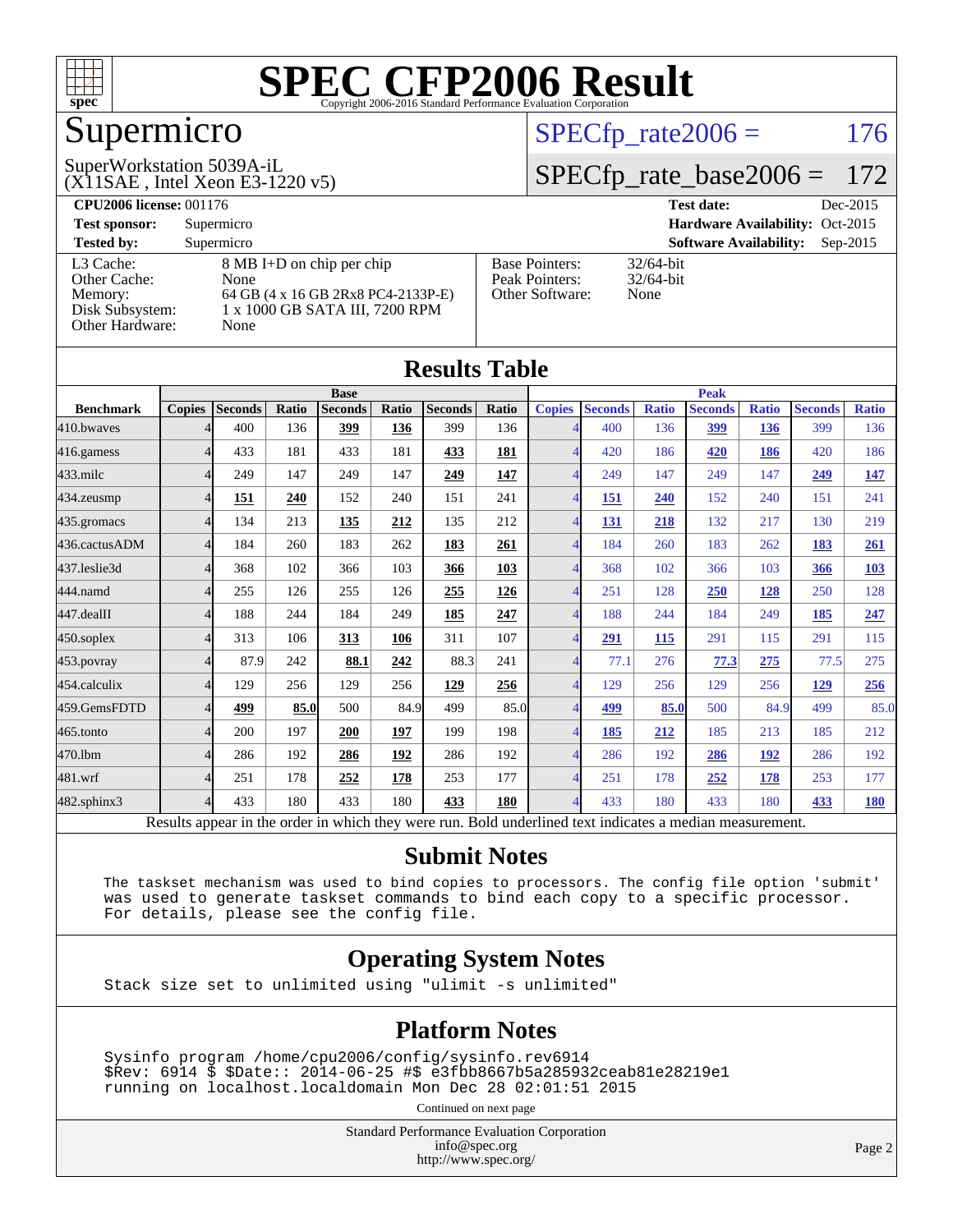

### Supermicro

 $SPECTp\_rate2006 = 176$ 

(X11SAE , Intel Xeon E3-1220 v5) SuperWorkstation 5039A-iL

[SPECfp\\_rate\\_base2006 =](http://www.spec.org/auto/cpu2006/Docs/result-fields.html#SPECfpratebase2006) 172

**[CPU2006 license:](http://www.spec.org/auto/cpu2006/Docs/result-fields.html#CPU2006license)** 001176 **[Test date:](http://www.spec.org/auto/cpu2006/Docs/result-fields.html#Testdate)** Dec-2015

**[Test sponsor:](http://www.spec.org/auto/cpu2006/Docs/result-fields.html#Testsponsor)** Supermicro Supermicro **[Hardware Availability:](http://www.spec.org/auto/cpu2006/Docs/result-fields.html#HardwareAvailability)** Oct-2015 **[Tested by:](http://www.spec.org/auto/cpu2006/Docs/result-fields.html#Testedby)** Supermicro **Supermicro [Software Availability:](http://www.spec.org/auto/cpu2006/Docs/result-fields.html#SoftwareAvailability)** Sep-2015

#### **[Platform Notes \(Continued\)](http://www.spec.org/auto/cpu2006/Docs/result-fields.html#PlatformNotes)**

Standard Performance Evaluation Corporation [info@spec.org](mailto:info@spec.org) <http://www.spec.org/> This section contains SUT (System Under Test) info as seen by some common utilities. To remove or add to this section, see: <http://www.spec.org/cpu2006/Docs/config.html#sysinfo> From /proc/cpuinfo model name : Intel $(R)$  Xeon $(R)$  CPU E3-1220 v5 @ 3.00GHz 1 "physical id"s (chips) 4 "processors" cores, siblings (Caution: counting these is hw and system dependent. The following excerpts from /proc/cpuinfo might not be reliable. Use with caution.) cpu cores : 4 siblings : 4 physical 0: cores 0 1 2 3 cache size : 8192 KB From /proc/meminfo MemTotal: 65622656 kB<br>HugePages Total: 0 HugePages\_Total: 0<br>Hugepagesize: 2048 kB Hugepagesize: From /etc/\*release\* /etc/\*version\* os-release: NAME="Red Hat Enterprise Linux Server" VERSION="7.1 (Maipo)" ID="rhel" ID\_LIKE="fedora" VERSION\_ID="7.1" PRETTY\_NAME="Red Hat Enterprise Linux Server 7.1 (Maipo)" ANSI\_COLOR="0;31" CPE\_NAME="cpe:/o:redhat:enterprise\_linux:7.1:GA:server" redhat-release: Red Hat Enterprise Linux Server release 7.1 (Maipo) system-release: Red Hat Enterprise Linux Server release 7.1 (Maipo) system-release-cpe: cpe:/o:redhat:enterprise\_linux:7.1:ga:server uname -a: Linux localhost.localdomain 3.10.0-229.el7.x86\_64 #1 SMP Thu Jan 29 18:37:38 EST 2015 x86\_64 x86\_64 x86\_64 GNU/Linux run-level 3 Dec 27 20:46 SPEC is set to: /home/cpu2006<br>Filesystem Type Type Size Used Avail Use% Mounted on /dev/mapper/rhel-home xfs 850G 7.5G 842G 1% /home Additional information from dmidecode: Warning: Use caution when you interpret this section. The 'dmidecode' program reads system data which is "intended to allow hardware to be accurately determined", but the intent may not be met, as there are frequent changes to hardware, firmware, and the "DMTF SMBIOS" standard. Continued on next page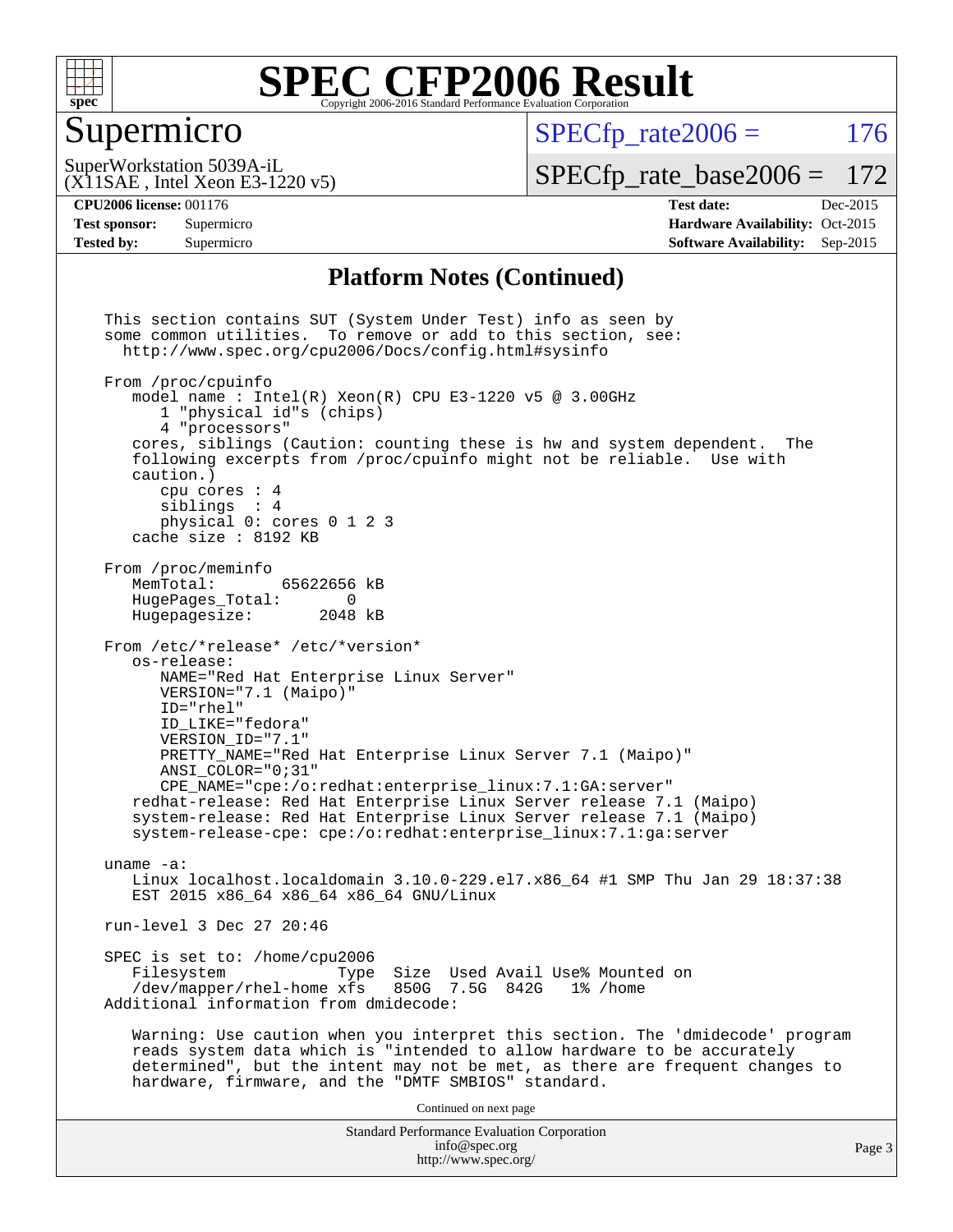

#### Supermicro

 $SPECTp\_rate2006 = 176$ 

(X11SAE , Intel Xeon E3-1220 v5) SuperWorkstation 5039A-iL

[SPECfp\\_rate\\_base2006 =](http://www.spec.org/auto/cpu2006/Docs/result-fields.html#SPECfpratebase2006) 172

**[CPU2006 license:](http://www.spec.org/auto/cpu2006/Docs/result-fields.html#CPU2006license)** 001176 **[Test date:](http://www.spec.org/auto/cpu2006/Docs/result-fields.html#Testdate)** Dec-2015

**[Test sponsor:](http://www.spec.org/auto/cpu2006/Docs/result-fields.html#Testsponsor)** Supermicro Supermicro **[Hardware Availability:](http://www.spec.org/auto/cpu2006/Docs/result-fields.html#HardwareAvailability)** Oct-2015 **[Tested by:](http://www.spec.org/auto/cpu2006/Docs/result-fields.html#Testedby)** Supermicro **Supermicro [Software Availability:](http://www.spec.org/auto/cpu2006/Docs/result-fields.html#SoftwareAvailability)** Sep-2015

#### **[Platform Notes \(Continued\)](http://www.spec.org/auto/cpu2006/Docs/result-fields.html#PlatformNotes)**

 BIOS American Megatrends Inc. 1.0a 12/01/2015 Memory: 4x Samsung M391A2K43BB1-CPB 16 GB 2 rank 2133 MHz

(End of data from sysinfo program)

#### **[General Notes](http://www.spec.org/auto/cpu2006/Docs/result-fields.html#GeneralNotes)**

Environment variables set by runspec before the start of the run: LD\_LIBRARY\_PATH = "/home/cpu2006/libs/32:/home/cpu2006/libs/64:/home/cpu2006/sh"

 Binaries compiled on a system with 1x Intel Core i5-4670K CPU + 32GB memory using RedHat EL 7.1 Transparent Huge Pages enabled with: echo always > /sys/kernel/mm/transparent\_hugepage/enabled

#### **[Base Compiler Invocation](http://www.spec.org/auto/cpu2006/Docs/result-fields.html#BaseCompilerInvocation)**

[C benchmarks](http://www.spec.org/auto/cpu2006/Docs/result-fields.html#Cbenchmarks):  $-m64$ 

[C++ benchmarks:](http://www.spec.org/auto/cpu2006/Docs/result-fields.html#CXXbenchmarks) [icpc -m64](http://www.spec.org/cpu2006/results/res2016q1/cpu2006-20160106-38578.flags.html#user_CXXbase_intel_icpc_64bit_bedb90c1146cab66620883ef4f41a67e)

[Fortran benchmarks](http://www.spec.org/auto/cpu2006/Docs/result-fields.html#Fortranbenchmarks): [ifort -m64](http://www.spec.org/cpu2006/results/res2016q1/cpu2006-20160106-38578.flags.html#user_FCbase_intel_ifort_64bit_ee9d0fb25645d0210d97eb0527dcc06e)

[Benchmarks using both Fortran and C](http://www.spec.org/auto/cpu2006/Docs/result-fields.html#BenchmarksusingbothFortranandC):<br>icc -m64 ifort -m64  $-m64$  ifort  $-m64$ 

#### **[Base Portability Flags](http://www.spec.org/auto/cpu2006/Docs/result-fields.html#BasePortabilityFlags)**

| 410.bwaves: -DSPEC CPU LP64                 |  |
|---------------------------------------------|--|
| 416.gamess: -DSPEC_CPU_LP64                 |  |
| 433.milc: -DSPEC CPU LP64                   |  |
| 434.zeusmp: -DSPEC_CPU_LP64                 |  |
| 435.gromacs: -DSPEC_CPU_LP64 -nofor_main    |  |
| 436.cactusADM: -DSPEC CPU LP64 -nofor main  |  |
| 437.leslie3d: -DSPEC CPU LP64               |  |
| 444.namd: -DSPEC CPU LP64                   |  |
| 447.dealII: -DSPEC_CPU_LP64                 |  |
| 450.soplex: -DSPEC_CPU_LP64                 |  |
| 453.povray: -DSPEC_CPU_LP64                 |  |
| 454.calculix: - DSPEC CPU LP64 - nofor main |  |
| 459. GemsFDTD: - DSPEC CPU LP64             |  |
| 465.tonto: -DSPEC_CPU_LP64                  |  |

Continued on next page

Standard Performance Evaluation Corporation [info@spec.org](mailto:info@spec.org) <http://www.spec.org/>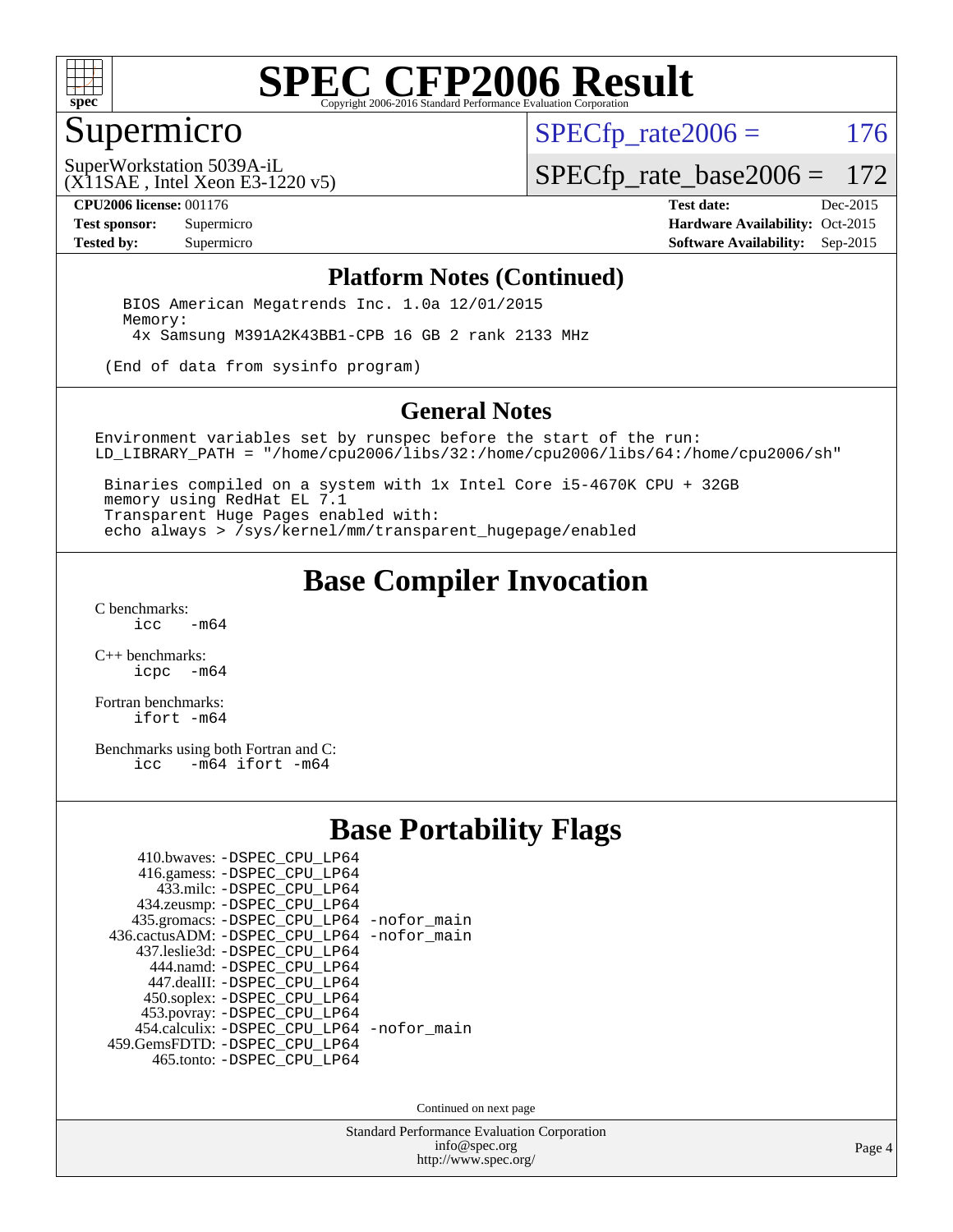

### Supermicro

 $SPECTp\_rate2006 = 176$ 

(X11SAE , Intel Xeon E3-1220 v5) SuperWorkstation 5039A-iL

[SPECfp\\_rate\\_base2006 =](http://www.spec.org/auto/cpu2006/Docs/result-fields.html#SPECfpratebase2006) 172

**[CPU2006 license:](http://www.spec.org/auto/cpu2006/Docs/result-fields.html#CPU2006license)** 001176 **[Test date:](http://www.spec.org/auto/cpu2006/Docs/result-fields.html#Testdate)** Dec-2015 **[Test sponsor:](http://www.spec.org/auto/cpu2006/Docs/result-fields.html#Testsponsor)** Supermicro Supermicro **[Hardware Availability:](http://www.spec.org/auto/cpu2006/Docs/result-fields.html#HardwareAvailability)** Oct-2015 **[Tested by:](http://www.spec.org/auto/cpu2006/Docs/result-fields.html#Testedby)** Supermicro **Supermicro [Software Availability:](http://www.spec.org/auto/cpu2006/Docs/result-fields.html#SoftwareAvailability)** Sep-2015

### **[Base Portability Flags \(Continued\)](http://www.spec.org/auto/cpu2006/Docs/result-fields.html#BasePortabilityFlags)**

470.lbm: [-DSPEC\\_CPU\\_LP64](http://www.spec.org/cpu2006/results/res2016q1/cpu2006-20160106-38578.flags.html#suite_basePORTABILITY470_lbm_DSPEC_CPU_LP64)

 481.wrf: [-DSPEC\\_CPU\\_LP64](http://www.spec.org/cpu2006/results/res2016q1/cpu2006-20160106-38578.flags.html#suite_basePORTABILITY481_wrf_DSPEC_CPU_LP64) [-DSPEC\\_CPU\\_CASE\\_FLAG](http://www.spec.org/cpu2006/results/res2016q1/cpu2006-20160106-38578.flags.html#b481.wrf_baseCPORTABILITY_DSPEC_CPU_CASE_FLAG) [-DSPEC\\_CPU\\_LINUX](http://www.spec.org/cpu2006/results/res2016q1/cpu2006-20160106-38578.flags.html#b481.wrf_baseCPORTABILITY_DSPEC_CPU_LINUX) 482.sphinx3: [-DSPEC\\_CPU\\_LP64](http://www.spec.org/cpu2006/results/res2016q1/cpu2006-20160106-38578.flags.html#suite_basePORTABILITY482_sphinx3_DSPEC_CPU_LP64)

#### **[Base Optimization Flags](http://www.spec.org/auto/cpu2006/Docs/result-fields.html#BaseOptimizationFlags)**

[C benchmarks](http://www.spec.org/auto/cpu2006/Docs/result-fields.html#Cbenchmarks):

[-xCORE-AVX2](http://www.spec.org/cpu2006/results/res2016q1/cpu2006-20160106-38578.flags.html#user_CCbase_f-xAVX2_5f5fc0cbe2c9f62c816d3e45806c70d7) [-ipo](http://www.spec.org/cpu2006/results/res2016q1/cpu2006-20160106-38578.flags.html#user_CCbase_f-ipo) [-O3](http://www.spec.org/cpu2006/results/res2016q1/cpu2006-20160106-38578.flags.html#user_CCbase_f-O3) [-no-prec-div](http://www.spec.org/cpu2006/results/res2016q1/cpu2006-20160106-38578.flags.html#user_CCbase_f-no-prec-div) [-opt-prefetch](http://www.spec.org/cpu2006/results/res2016q1/cpu2006-20160106-38578.flags.html#user_CCbase_f-opt-prefetch) [-auto-p32](http://www.spec.org/cpu2006/results/res2016q1/cpu2006-20160106-38578.flags.html#user_CCbase_f-auto-p32) [-ansi-alias](http://www.spec.org/cpu2006/results/res2016q1/cpu2006-20160106-38578.flags.html#user_CCbase_f-ansi-alias) [-opt-mem-layout-trans=3](http://www.spec.org/cpu2006/results/res2016q1/cpu2006-20160106-38578.flags.html#user_CCbase_f-opt-mem-layout-trans_a7b82ad4bd7abf52556d4961a2ae94d5)

[C++ benchmarks:](http://www.spec.org/auto/cpu2006/Docs/result-fields.html#CXXbenchmarks)

[-xCORE-AVX2](http://www.spec.org/cpu2006/results/res2016q1/cpu2006-20160106-38578.flags.html#user_CXXbase_f-xAVX2_5f5fc0cbe2c9f62c816d3e45806c70d7) [-ipo](http://www.spec.org/cpu2006/results/res2016q1/cpu2006-20160106-38578.flags.html#user_CXXbase_f-ipo) [-O3](http://www.spec.org/cpu2006/results/res2016q1/cpu2006-20160106-38578.flags.html#user_CXXbase_f-O3) [-no-prec-div](http://www.spec.org/cpu2006/results/res2016q1/cpu2006-20160106-38578.flags.html#user_CXXbase_f-no-prec-div) [-opt-prefetch](http://www.spec.org/cpu2006/results/res2016q1/cpu2006-20160106-38578.flags.html#user_CXXbase_f-opt-prefetch) [-auto-p32](http://www.spec.org/cpu2006/results/res2016q1/cpu2006-20160106-38578.flags.html#user_CXXbase_f-auto-p32) [-ansi-alias](http://www.spec.org/cpu2006/results/res2016q1/cpu2006-20160106-38578.flags.html#user_CXXbase_f-ansi-alias) [-opt-mem-layout-trans=3](http://www.spec.org/cpu2006/results/res2016q1/cpu2006-20160106-38578.flags.html#user_CXXbase_f-opt-mem-layout-trans_a7b82ad4bd7abf52556d4961a2ae94d5)

[Fortran benchmarks](http://www.spec.org/auto/cpu2006/Docs/result-fields.html#Fortranbenchmarks):

[-xCORE-AVX2](http://www.spec.org/cpu2006/results/res2016q1/cpu2006-20160106-38578.flags.html#user_FCbase_f-xAVX2_5f5fc0cbe2c9f62c816d3e45806c70d7) [-ipo](http://www.spec.org/cpu2006/results/res2016q1/cpu2006-20160106-38578.flags.html#user_FCbase_f-ipo) [-O3](http://www.spec.org/cpu2006/results/res2016q1/cpu2006-20160106-38578.flags.html#user_FCbase_f-O3) [-no-prec-div](http://www.spec.org/cpu2006/results/res2016q1/cpu2006-20160106-38578.flags.html#user_FCbase_f-no-prec-div) [-opt-prefetch](http://www.spec.org/cpu2006/results/res2016q1/cpu2006-20160106-38578.flags.html#user_FCbase_f-opt-prefetch)

[Benchmarks using both Fortran and C](http://www.spec.org/auto/cpu2006/Docs/result-fields.html#BenchmarksusingbothFortranandC): [-xCORE-AVX2](http://www.spec.org/cpu2006/results/res2016q1/cpu2006-20160106-38578.flags.html#user_CC_FCbase_f-xAVX2_5f5fc0cbe2c9f62c816d3e45806c70d7) [-ipo](http://www.spec.org/cpu2006/results/res2016q1/cpu2006-20160106-38578.flags.html#user_CC_FCbase_f-ipo) [-O3](http://www.spec.org/cpu2006/results/res2016q1/cpu2006-20160106-38578.flags.html#user_CC_FCbase_f-O3) [-no-prec-div](http://www.spec.org/cpu2006/results/res2016q1/cpu2006-20160106-38578.flags.html#user_CC_FCbase_f-no-prec-div) [-opt-prefetch](http://www.spec.org/cpu2006/results/res2016q1/cpu2006-20160106-38578.flags.html#user_CC_FCbase_f-opt-prefetch) [-auto-p32](http://www.spec.org/cpu2006/results/res2016q1/cpu2006-20160106-38578.flags.html#user_CC_FCbase_f-auto-p32) [-ansi-alias](http://www.spec.org/cpu2006/results/res2016q1/cpu2006-20160106-38578.flags.html#user_CC_FCbase_f-ansi-alias) [-opt-mem-layout-trans=3](http://www.spec.org/cpu2006/results/res2016q1/cpu2006-20160106-38578.flags.html#user_CC_FCbase_f-opt-mem-layout-trans_a7b82ad4bd7abf52556d4961a2ae94d5)

### **[Peak Compiler Invocation](http://www.spec.org/auto/cpu2006/Docs/result-fields.html#PeakCompilerInvocation)**

[C benchmarks](http://www.spec.org/auto/cpu2006/Docs/result-fields.html#Cbenchmarks):  $\text{icc}$  -m64

[C++ benchmarks \(except as noted below\):](http://www.spec.org/auto/cpu2006/Docs/result-fields.html#CXXbenchmarksexceptasnotedbelow) [icpc -m64](http://www.spec.org/cpu2006/results/res2016q1/cpu2006-20160106-38578.flags.html#user_CXXpeak_intel_icpc_64bit_bedb90c1146cab66620883ef4f41a67e)

450.soplex: [icpc -m32 -L/opt/intel/compilers\\_and\\_libraries\\_2016/linux/compiler/lib/ia32\\_lin](http://www.spec.org/cpu2006/results/res2016q1/cpu2006-20160106-38578.flags.html#user_peakCXXLD450_soplex_intel_icpc_b4f50a394bdb4597aa5879c16bc3f5c5)

[Fortran benchmarks](http://www.spec.org/auto/cpu2006/Docs/result-fields.html#Fortranbenchmarks): [ifort -m64](http://www.spec.org/cpu2006/results/res2016q1/cpu2006-20160106-38578.flags.html#user_FCpeak_intel_ifort_64bit_ee9d0fb25645d0210d97eb0527dcc06e)

[Benchmarks using both Fortran and C](http://www.spec.org/auto/cpu2006/Docs/result-fields.html#BenchmarksusingbothFortranandC): [icc -m64](http://www.spec.org/cpu2006/results/res2016q1/cpu2006-20160106-38578.flags.html#user_CC_FCpeak_intel_icc_64bit_0b7121f5ab7cfabee23d88897260401c) [ifort -m64](http://www.spec.org/cpu2006/results/res2016q1/cpu2006-20160106-38578.flags.html#user_CC_FCpeak_intel_ifort_64bit_ee9d0fb25645d0210d97eb0527dcc06e)

### **[Peak Portability Flags](http://www.spec.org/auto/cpu2006/Docs/result-fields.html#PeakPortabilityFlags)**

 410.bwaves: [-DSPEC\\_CPU\\_LP64](http://www.spec.org/cpu2006/results/res2016q1/cpu2006-20160106-38578.flags.html#suite_peakPORTABILITY410_bwaves_DSPEC_CPU_LP64) 416.gamess: [-DSPEC\\_CPU\\_LP64](http://www.spec.org/cpu2006/results/res2016q1/cpu2006-20160106-38578.flags.html#suite_peakPORTABILITY416_gamess_DSPEC_CPU_LP64) 433.milc: [-DSPEC\\_CPU\\_LP64](http://www.spec.org/cpu2006/results/res2016q1/cpu2006-20160106-38578.flags.html#suite_peakPORTABILITY433_milc_DSPEC_CPU_LP64) 434.zeusmp: [-DSPEC\\_CPU\\_LP64](http://www.spec.org/cpu2006/results/res2016q1/cpu2006-20160106-38578.flags.html#suite_peakPORTABILITY434_zeusmp_DSPEC_CPU_LP64)

Continued on next page

Standard Performance Evaluation Corporation [info@spec.org](mailto:info@spec.org) <http://www.spec.org/>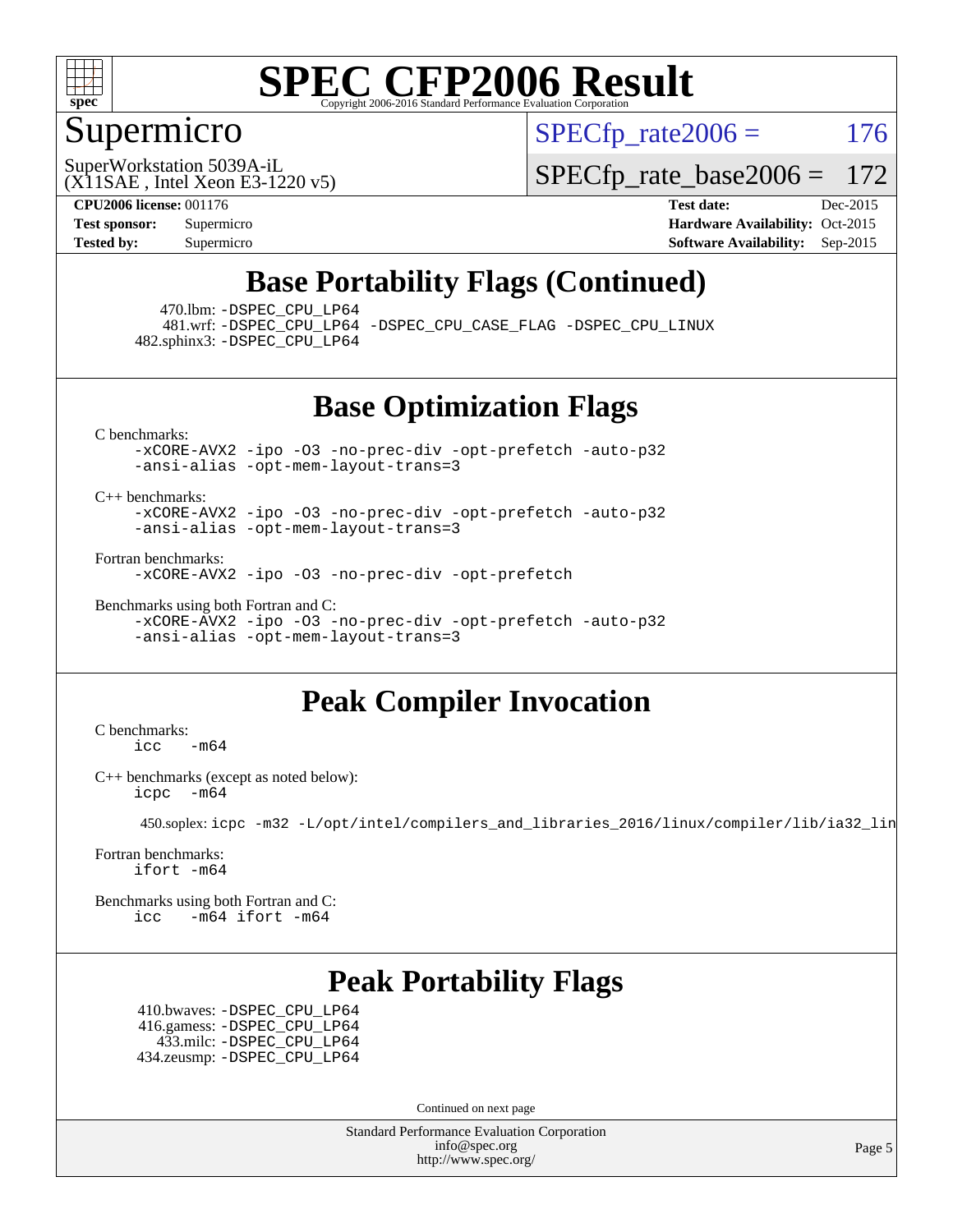

## Supermicro

 $SPECTp\_rate2006 = 176$ 

(X11SAE , Intel Xeon E3-1220 v5) SuperWorkstation 5039A-iL

[SPECfp\\_rate\\_base2006 =](http://www.spec.org/auto/cpu2006/Docs/result-fields.html#SPECfpratebase2006) 172

**[CPU2006 license:](http://www.spec.org/auto/cpu2006/Docs/result-fields.html#CPU2006license)** 001176 **[Test date:](http://www.spec.org/auto/cpu2006/Docs/result-fields.html#Testdate)** Dec-2015

| <b>Test sponsor:</b> | Supermicro |
|----------------------|------------|
| <b>Tested by:</b>    | Supermicro |

**[Hardware Availability:](http://www.spec.org/auto/cpu2006/Docs/result-fields.html#HardwareAvailability)** Oct-2015 **[Software Availability:](http://www.spec.org/auto/cpu2006/Docs/result-fields.html#SoftwareAvailability)** Sep-2015

## **[Peak Portability Flags \(Continued\)](http://www.spec.org/auto/cpu2006/Docs/result-fields.html#PeakPortabilityFlags)**

| 435.gromacs: -DSPEC_CPU_LP64 -nofor_main                       |
|----------------------------------------------------------------|
| 436.cactusADM: -DSPEC CPU LP64 -nofor main                     |
| 437.leslie3d: -DSPEC CPU LP64                                  |
| 444.namd: - DSPEC CPU LP64                                     |
| 447.dealII: -DSPEC CPU LP64                                    |
| 450.soplex: -D_FILE_OFFSET_BITS=64                             |
| 453.povray: -DSPEC_CPU_LP64                                    |
| 454.calculix: -DSPEC CPU LP64 -nofor main                      |
| 459. GemsFDTD: - DSPEC CPU LP64                                |
| 465.tonto: -DSPEC CPU LP64                                     |
| 470.1bm: - DSPEC CPU LP64                                      |
| 481.wrf: -DSPEC_CPU_LP64 -DSPEC_CPU_CASE_FLAG -DSPEC_CPU_LINUX |
| 482.sphinx3: -DSPEC CPU LP64                                   |

## **[Peak Optimization Flags](http://www.spec.org/auto/cpu2006/Docs/result-fields.html#PeakOptimizationFlags)**

```
C benchmarks:
```

```
 433.milc: basepeak = yes
```

```
470.lbm: basepeak = yes
```

```
482.sphinx3: basepeak = yes
```

```
C++ benchmarks:
```

```
 444.namd: -xCORE-AVX2(pass 2) -prof-gen:threadsafe(pass 1)
        -no-prec-div(pass 2)-par-num-threads=1(pass 1) -opt-mem-layout-trans=3(pass 2)
        -prof-use(pass 2) -fno-alias -auto-ilp32
447.dealII: basepeak = yes
 450.soplex: -xCORE-AVX2(pass 2) -prof-gen:threadsafe(pass 1)
         -ipo(pass 2) -O3(pass 2) -no-prec-div(pass 2)
         -par-num-threads=1(pass 1) -opt-mem-layout-trans=3(pass 2)
         -prof-use(pass 2) -opt-malloc-options=3
 453.povray: -xCORE-AVX2(pass 2) -prof-gen:threadsafe(pass 1)
         -no-prec-div(pass 2)-par-num-threads=1(pass 1) -opt-mem-layout-trans=3(pass 2)
         -prof-use(pass 2) -unroll4 -ansi-alias
```
[Fortran benchmarks](http://www.spec.org/auto/cpu2006/Docs/result-fields.html#Fortranbenchmarks):

```
410.bwaves: basepeak = yes
```
Continued on next page

```
Standard Performance Evaluation Corporation
             info@spec.org
           http://www.spec.org/
```